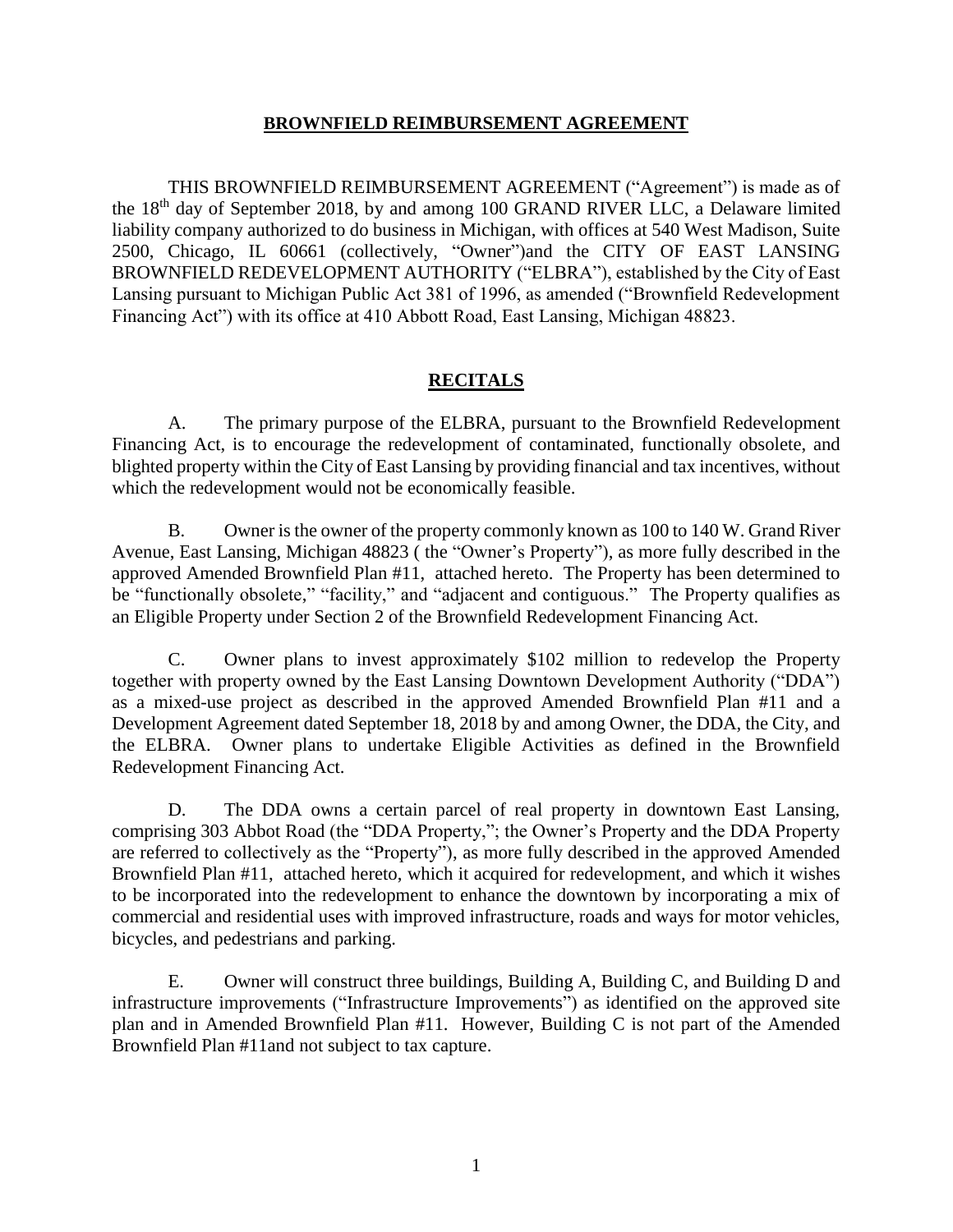F. The ELBRA plans to capture 100% of the increase in the real property taxes resulting from the redevelopment of the Property, except the partial retention of capture by the DDA as outlined in Schedule 3 of the Interlocal Agreement between the DDA and ELBRA, and use these funds to reimburse Owner to Amended Brownfield Plan #11 approved by ELBRA on September 6, 2018 and by the City of East Lansing on September 18, 2018 pursuant to the Brownfield Redevelopment Financing Act. Eligible activities and the costs of any activity may be adjusted after the date the Plan is approved by the ELBRA and City of East Lansing, so long as the reimbursement does not exceed the combined total of all eligible activity costs to Owner and the DDA in the amount of \$5,596,526.

G. The parties are entering into this Agreement to specify the terms and conditions associated with the reimbursement of costs associated with the Eligible Activities.

### **AGREEMENTS**

NOW, THEREFORE, the parties agree with each other as follows:

### **1. Definitions**

**"Additional Response Activities"** are defined by Section 2(a) of the Brownfield Redevelopment Financing Authority Act;

**"Baseline Environmental Assessment Activities"** are defined by Section 2(d) of the Brownfield Redevelopment Financing Act;

**"City"** means the City of East Lansing;

**"Brownfield Redevelopment Financing Act"** or **"Act 381"** means Act No. 381 of the Public Acts of 1996, as amended, MCLA 125.2651 et seq.

**"Brownfield Plan" or "Plan"** are defined by Section 2(g) of the Brownfield Redevelopment Authority Act;

**"Due Care Activities"** are defined by Section 2(k) of the Brownfield Redevelopment Financing Act;

**"Eligible Activities"** are defined by Section 2(m) of the Brownfield Redevelopment Financing Act;

**"Eligible Property" or "Property"** is described by Section 2(n) of the Brownfield Redevelopment Financing Act;

**"Interlocal Agreement"** is the Interlocal Agreement to use Local Tax Increment Revenues for the Park District Brownfield Redevelopment Project/ Amended Brownfield Plan #11 for the City of East Lansing, between the City of East Lansing Downtown Development Authority and City of East Lansing Brownfield Redevelopment Authority, approved September 27, 2018.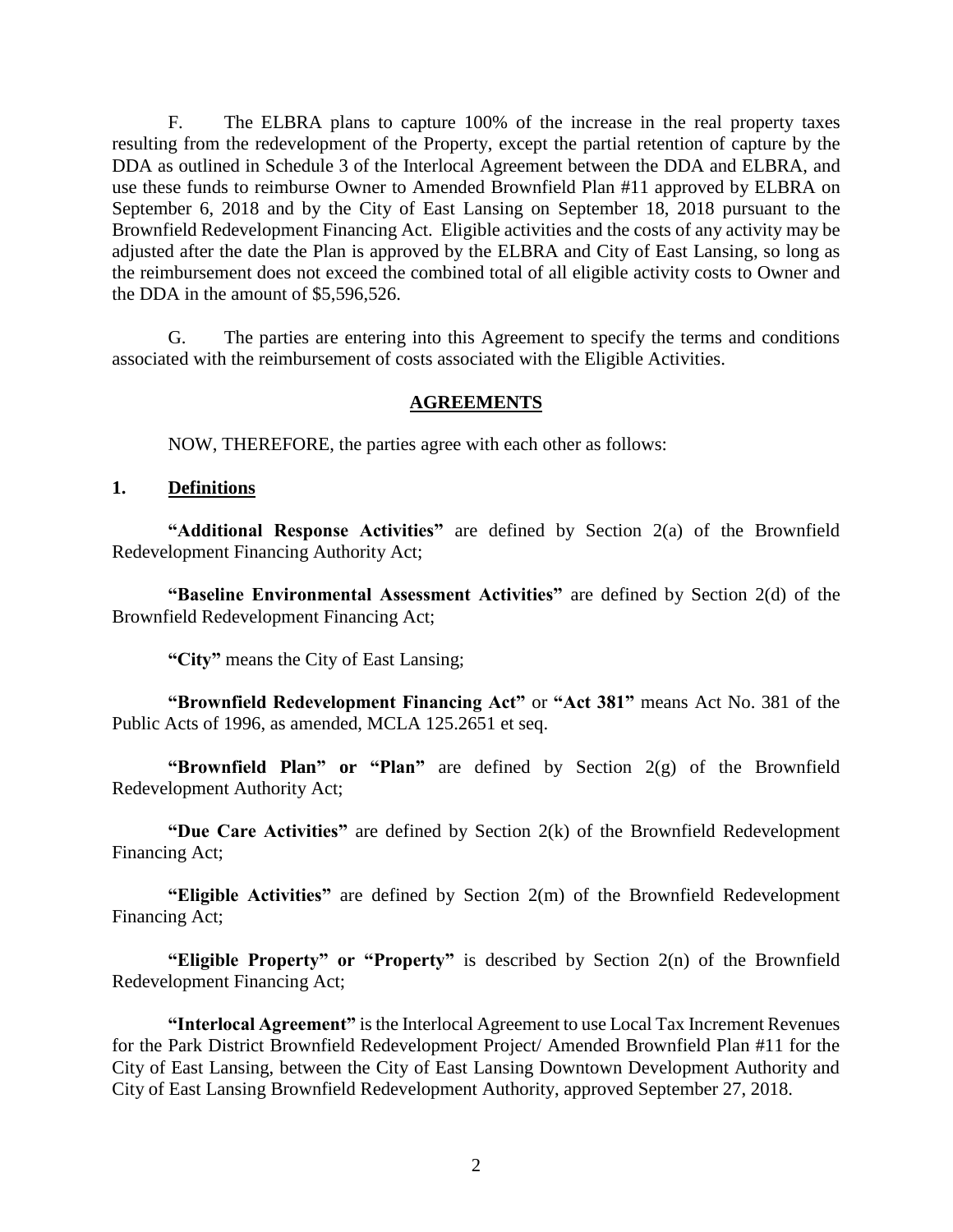**"Tax Increment Revenues"** are defined by Section 2(ee) of the Brownfield Redevelopment Financing Act;

**"Taxes Levied for School Operating Purposes"** are defined by Section 2(gg) of the Brownfield Redevelopment Financing Act.

### **2. The Plan**

The Amended Brownfield Plan #11 approved by the ELBRA on September 6, 2018 ("Plan") is attached hereto as Exhibit A and incorporated herein and as approved by resolution of the East Lansing City Council at its September 18, 2018 Council Meeting in accordance with Paragraph D, above. To the extent provisions of the Plan and any subsequent amendment conflict with this Agreement, and as it may be amended, the terms and conditions of this Agreement control. To the extent provisions of the Plan, and any amendment to the Plan, or this Agreement conflicts with the Brownfield Redevelopment Financing Act, Act 381 controls.

### **3. Tax Capture**

Pursuant to the Plan and amendments thereto, the ELBRA shall capture 100% of the Tax Increment Revenues from the Eligible Properties, except the partial capture retained by the DDA as outlined in Schedule 3 of the Interlocal Agreement between the DDA and ELBRA, for such period of time as required for the purpose of paying costs of Eligible Activities to the Owner to cover the cost of Eligible Activities as set forth herein and allowed under Act 381.

### **4. Eligible Activities**

Owner commits to diligently pursue all efforts necessary to complete the Eligible Activities set forth in Amended Brownfield Plan #11, and as it may be amended.

### **5. Reimbursement Source**

Owner shall be reimbursed their costs for Eligible Activities solely from the Tax Increment Revenues collected from real property taxes on the portion of the Eligible Property representing property improvements in accordance with the Plan and this Agreement.

### **6. Shortfall In Captured Taxes**

The ELBRA or the City shall not be responsible for reimbursing any costs of Eligible Activities if Tax Increment Revenues through the duration of the Plan are insufficient to cover said costs.

### **7. Payment of Administrative Expenses**

The actual annual City administrative expenses per the Plan, not to exceed \$15,000 per annum, shall be paid first from available Tax Increment Revenues prior to any reimbursement commencing with the first year of capture under the Plan.

### **8. Adjustments**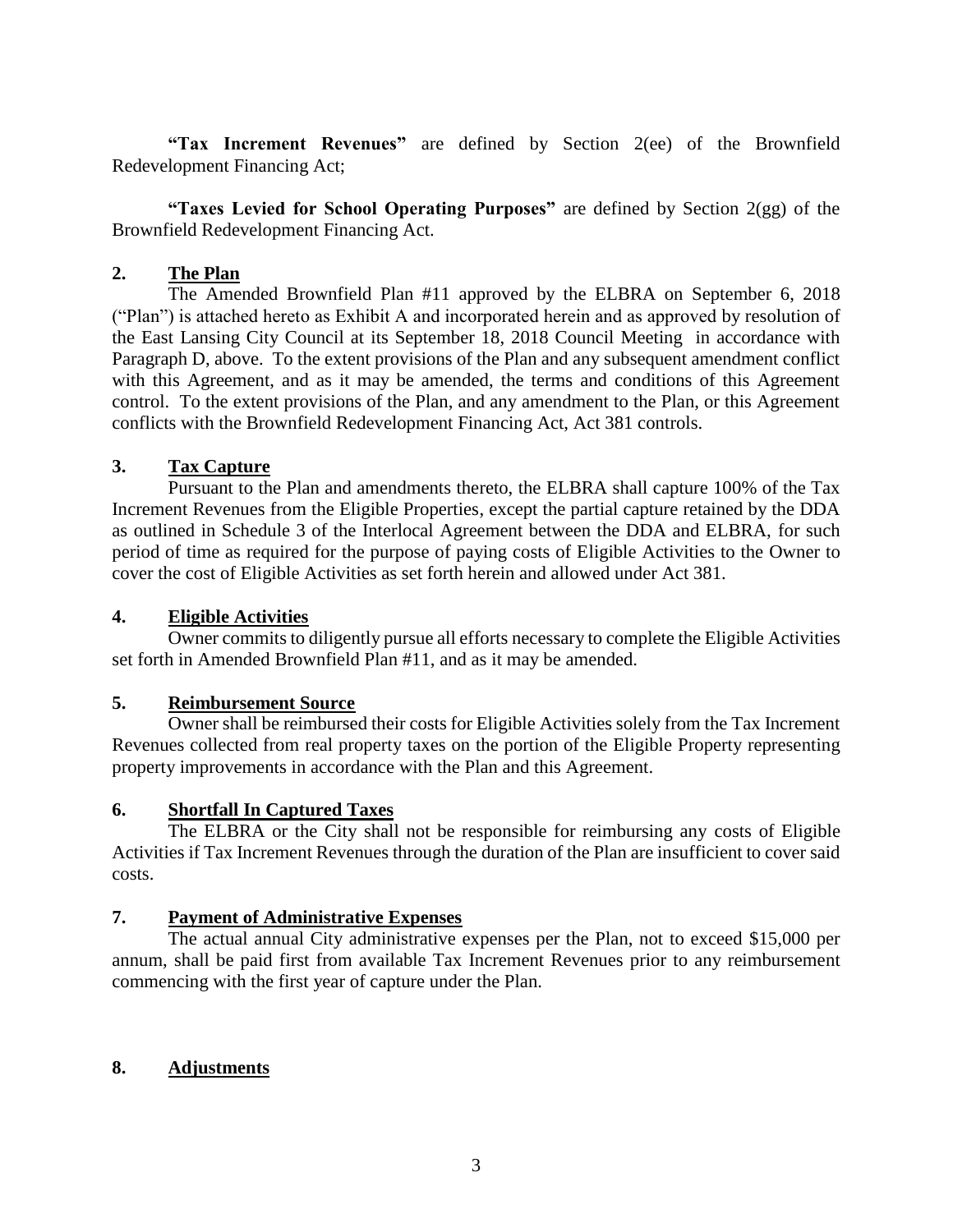If, due to an appeal of any tax assessment or reassessment of any portion of the Property or for any other reason the ELBRA is required to reimburse any Tax Increment Revenues to the City or any other tax levying unit of government, the ELBRA may deduct the amount of any such reimbursement, including interest and penalties, from any amounts due and owing Owner in the amounts, the order, and proportions of amounts due and owing as set forth in Amended Brownfield Plan #11. If all amounts due Owner and the DDA under this Agreement have been fully paid or the ELBRA is no longer obligated to make any further payments to the Owner, the ELBRA shall invoice Owner for the amount of such reimbursement and Owner shall pay the ELBRA such invoiced amounts within 30 days of Owner's receipt of the invoices. Amounts invoiced and paid to the ELBRA by Owner pursuant to this paragraph shall be reinstated as Eligible Activities costs for which the Owner shall have the opportunity to be reimbursed in accordance with the terms, conditions and limitations of this Agreement. Nothing in this Agreement shall limit the right of Owner to appeal any tax assessment.

### **9. Transfer of Real Property**

In the event that Owner transfers ownership of all or part of the Property prior to being reimbursed in full for approved costs of Eligible Activities under the Plan, the Plan may be further amended as it relates to reimbursement of incomplete activities or other Eligible Activities, on the parcel or parcels of real property that have been transferred. Such amendments will not be unreasonably withheld by the ELBRA. Amendments to the Plan shall be subject to the limitations and procedures governing amendments to Plans set forth in the Brownfield Redevelopment Financing Act. This Agreement shall be modified to reflect any such amendments to the Plan.

#### **10. Reimbursement Process**

(a) Beginning after the Letter of Approval has been issued and redevelopment has been substantially completed in accordance with the approved site plan, including substantial compliance with the conditions of site plan approval for Building A and Building D and the Infrastructure Improvements, Owner shall submit to the ELBRA a detailed written statement outlining the costs of Eligible Activities undertaken pursuant to the Plan ("Petition"). The request for reimbursement shall be in the form reasonably designated by the administrative staff of the ELBRA and consistent with the budget set forth in the Plan ("Approved Budget"). The Petition shall identify the Eligible Activities for Buildings A, D, and the Infrastructure Improvements consistent with the Plan. The Petition shall describe each individual activity claimed as an Eligible Activity and the associated costs of each individual activity. Documentation of the costs incurred shall be included with the Petition, including proof of payment (e.g., canceled checks or lien waivers) and detailed invoices for the costs incurred sufficient to determine whether the cost incurred were for Eligible Activities. The Petition shall be signed by a duly authorized representative of Owner, and the representations, facts and documentation included therein shall be sworn to as accurate in the presence of a notary.

(b) The Petition shall be reviewed by the ELBRA within a reasonable time or as required under the Brownfield Redevelopment Financing Act, but in no event later than 30 days after submission by Owner. Owner and the DDA shall cooperate in the review by the ELBRA by providing information and documentation to supplement the Petition as reasonably deemed necessary by the ELBRA. The ELBRA shall reimburse those Eligible Expenses set forth in the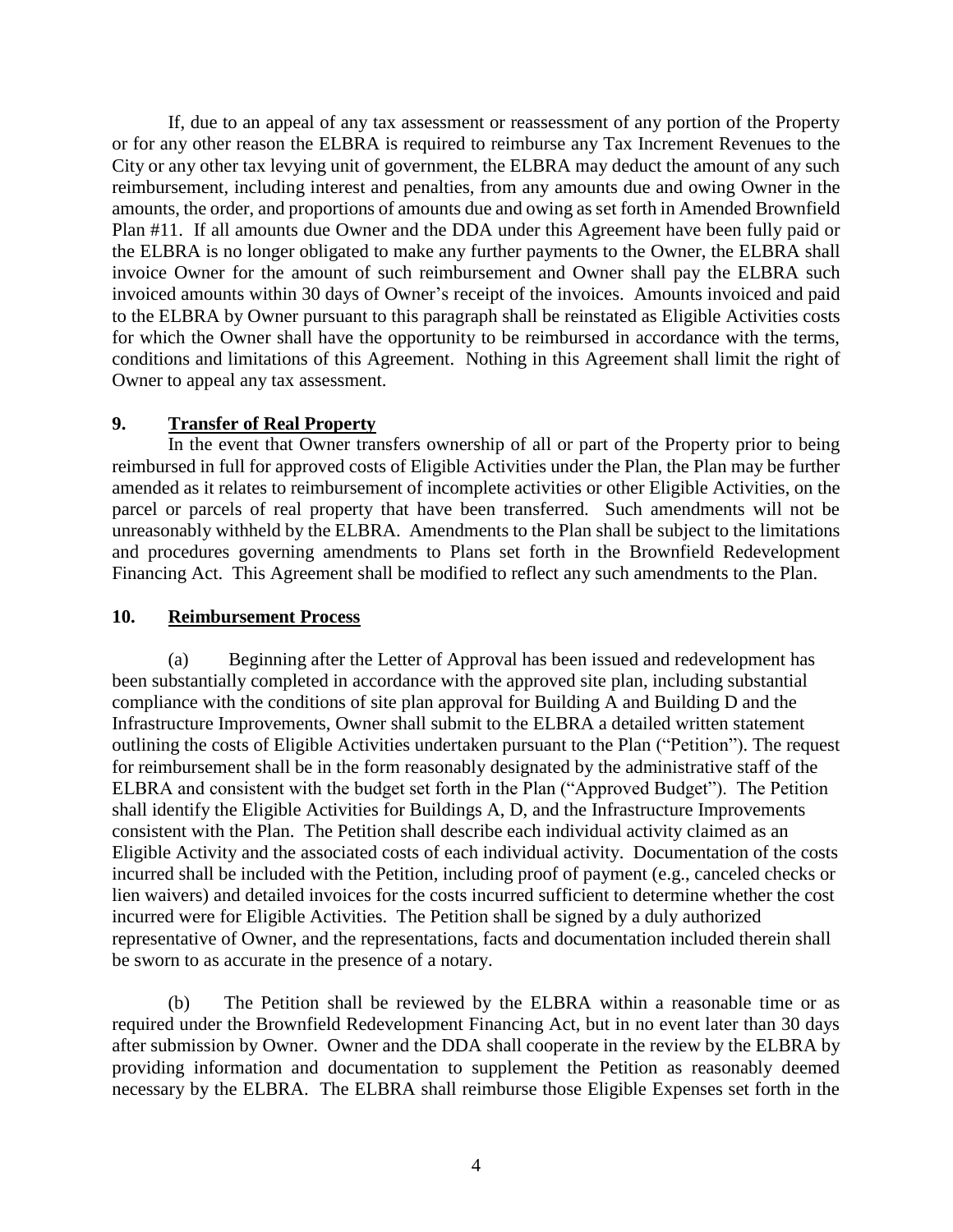Approved Budget in accordance with paragraph (c) below or identify in writing to Owner and/or the DDA any costs deemed ineligible for reimbursement and the basis for the determination. Owner and/or the DDA shall be given 45 days in which to provide supplemental information or documents in support of a request for cost reimbursement deemed ineligible by the ELBRA. Any disputes relating to this matter that cannot be resolved within 30 days thereafter shall be submitted to binding arbitration in accordance with the rules of the American Arbitration Association and judgment on the award rendered by the arbitrator(s) may be entered in any court having jurisdiction thereof; provided, however, that any request for injunctive relief shall not be submitted to arbitration.

(c) After the taxes are captured and collected, the ELBRA shall pay approved costs for Eligible Activities to Owner from the taxes earmarked in accordance with the Plan and as adopted by the East Lansing City Council to the extent that taxes have been captured and are available in that fiscal year (less ELBRA administrative expenses per the Plan and Section 7 of this agreement, and less DDA capture retention as outlined in Schedule 3 of the Interlocal Agreement) to reimburse approved costs of Eligible Activities. Reimbursement will be made at the next scheduled check processing date according to the schedule established by the City of East Lansing's Finance Department.

(d) In the event there are insufficient funds available from taxes captured from the sources identified herein to fully reimburse Owner for approved costs at a particular time from taxes captured from the sources identified herein for Owner, ELBRA's repayment obligation shall carry forward to the next period in which funds are available and repayment shall be made at that time. In the event sufficient captured taxes are not available during the repayment period to fully reimburse Owner, repayment shall be made only to the extent captured property taxes are received by ELBRA.

(e) The ELBRA shall withhold reimbursement of Tax Increment Revenues if there are any delinquent real property taxes outstanding for the Property regardless of the tax year or if the property falls out of substantial compliance with the approved site plan or any of the conditions of approval of the site plan unless lack of substantial compliance is beyond the control of Owner. Upon payment of all delinquent real property taxes, the ELBRA shall effectuate reimbursement of available Tax Increment Revenues for Eligible Costs provided all other terms under this agreement are met.

(f) Reimbursement of Costs of Eligible Activities shall be effectuated:

For Owner, checks shall be made payable to the following:

100 Grand River LLC Att'n: David B. Nelson 540 West Madison, Suite 2500 Chicago, IL 60661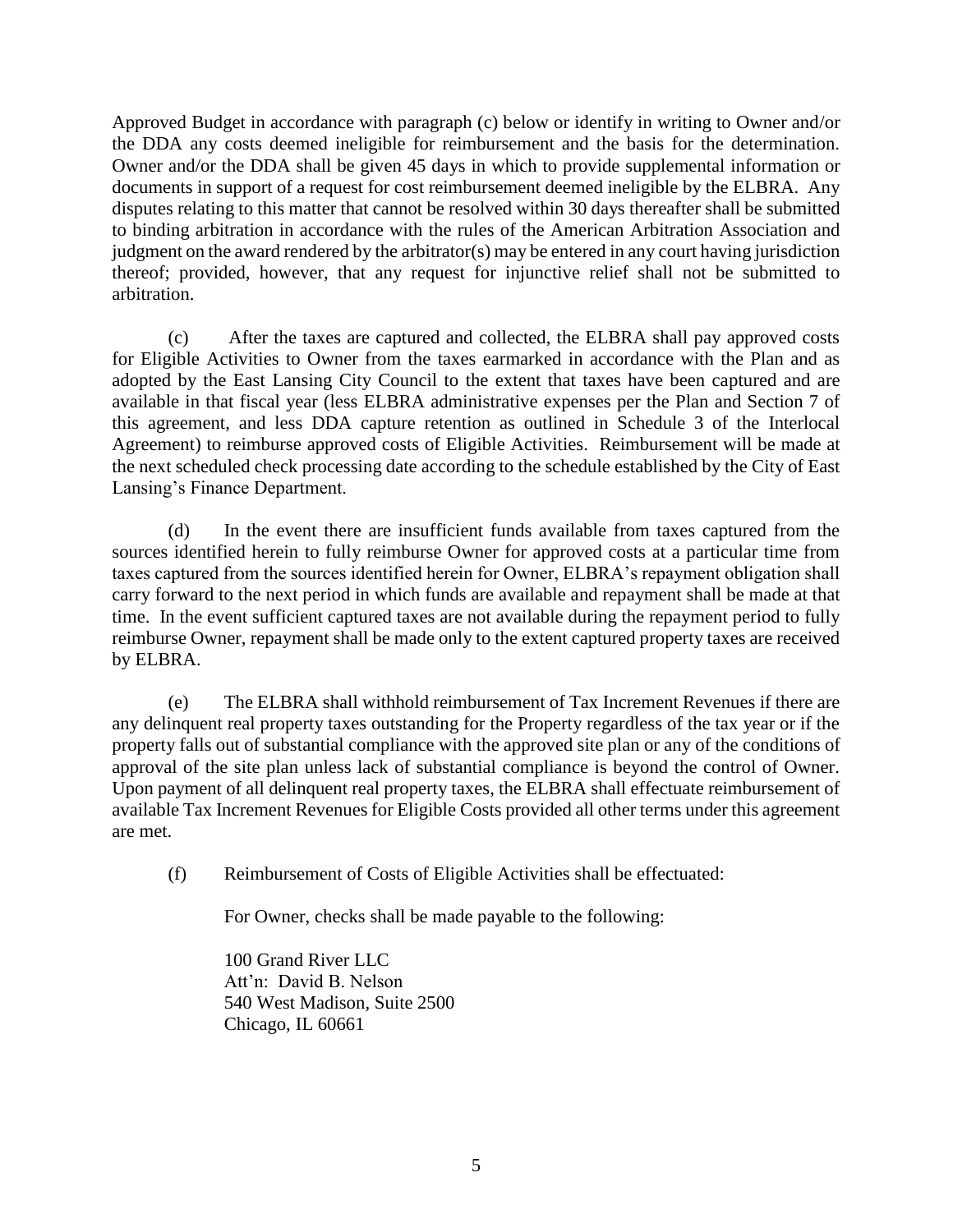## **11. LEED Certification**

In lieu of having the project certified at the LEED "Certified" level per the City Council's Policy Resolution 2009-1 (Green Building Policy), the Owner shall have a design professional with LEED AP credentials demonstrate how the project meets the minimum scoring criteria as established by the U.S. Green Building Council for LEED v4 standards "Certified" level. Reimbursement may be withheld at the discretion of the ELBRA if this requirement is not met.

## **12. Legislative Authorization**

This Agreement is governed by and subject to the restrictions set forth in the Brownfield Redevelopment Financing Act and the Michigan General Property Tax Act. In the event that there is legislation enacted in the future which restricts or adversely affects the amount of Tax Increment Revenues capturable, Eligible Properties, or Eligible Activities relating to already approved plans, then any Owner's rights and the ELBRA's obligations under this Agreement shall be eliminated or modified accordingly.

## **13. Freedom of Information Act**

Owner and the DDA stipulate that all Petitions and documentation submitted by them shall be open to the public under the Freedom of Information Act, Act No. 442 of the Public Acts of 1976, being Sections 15.231 et seq. of the Michigan Compiled Laws and no claim of trade secrets or other privilege or exception to the Freedom of Information Act will be claimed by it in relation to this Agreement, Petitions for Reimbursement and supporting documentation.

## **14. Plan Modification**

The Plan may be modified to the extent allowed under the Brownfield Redevelopment Financing Act by mutual agreement in writing of the Parties affected by the modification.

## **15. Notices**

All notices shall be given by registered or certified mail addressed to the parties at their respective addresses as shown below their respective signatures to this agreement. Either party may change the address by written notice sent by registered or certified mail to the other party.

## **16. Assignment**

This Agreement and the rights and obligations under this Agreement shall not be assigned or otherwise transferred by any party without the consent of the other party, which shall not be unreasonably withheld, provided, however, the Owner may assign its interest in this Agreement to an affiliate without the prior written consent of the ELBRA, provided, any such assignee shall acknowledge to the ELBRA in writing on or prior to the effective date of such assignment its obligations upon assignment under this Agreement provided, further, that the Owner or the DDA may make a collateral assignment of the Tax Increment Revenues after review of such assignment and consent by ELBRA's legal counsel and approval of the ELBRA's administrative staff. As used in this paragraph, as to Owner, "affiliate" means any corporation, company, partnership, limited liability company, trust, sole proprietorship, estate planning entity, or other entity or individual which (a) is owned or controlled by Owner, (b) owns or controls Owner or (c) is under common ownership or control with Owner. Notwithstanding any other provision of this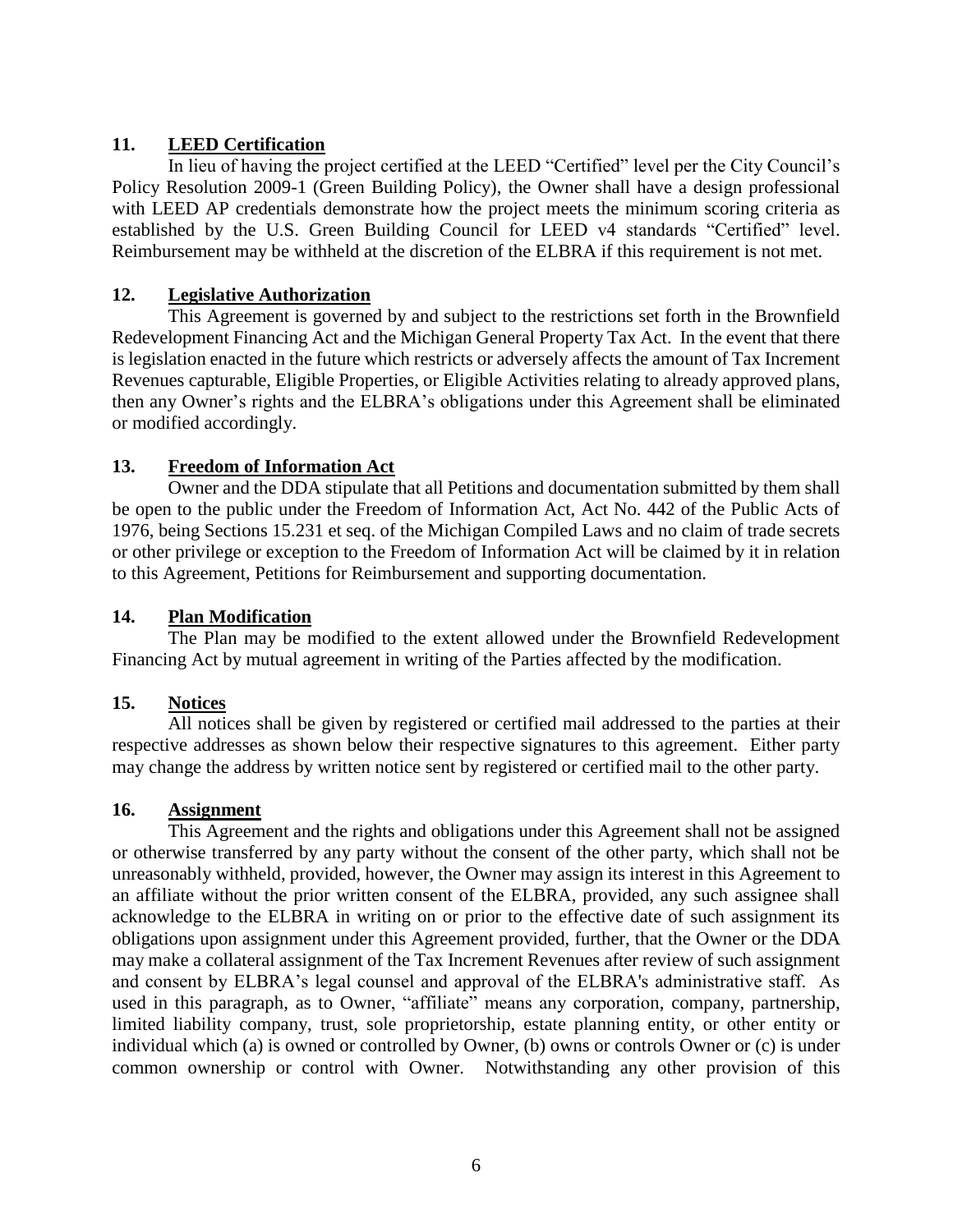Agreement, sales, transfers and/or dispositions of any beneficial ownership interest in Owner shall not be deemed to require approval of the ELBRA.

## **17. Indemnification**

If any activity allowed by this Agreement is alleged or deemed illegal or impermissible by a competent agency of the State of Michigan or court of law, then the party charged with that activity and any assignee will defend, indemnify and hold harmless the other party from any claim, demand or suit for damages, costs, penalties, losses or other relief arising from that activity. To the extent this provision results in the ELBRA as an indemnifying party, the amount of indemnification is governed by paragraphs 5 and 6 of this Agreement.

## **18. Entire Agreement**

This agreement supersedes all agreements previously made among the parties relating to the subject matter, if any. There are no other understandings or agreements between them concerning the subject matter contained herein.

## **19. Non-Waiver, Time of the Essence**

No delay or failure by either party to exercise any right under this agreement, and no partial or single exercise of that right, shall constitute a waiver of that or any other right, unless otherwise expressly provided herein. Time is of the essence.

## **20. Headings**

Headings in this agreement are for convenience only and shall not be used to interpret or construe its provisions.

## **21. Governing Law**

This agreement shall be construed in accordance with and governed by the laws of the State of Michigan.

## **22. Counterparts**

This agreement may be executed in two or more counterparts, each of which shall be deemed an original but all of which together shall constitute one and the same instrument.

## **23. Binding Effect**

Subject to the terms herein, the provisions of this agreement shall be binding upon and inure to the benefit of each of the parties and their respective heirs, legal representatives, successors, and assigns.

**In witness whereof** the parties have executed this agreement, by their duly authorized representatives effective as of the day and date first herein above written.

[signatures on following page]